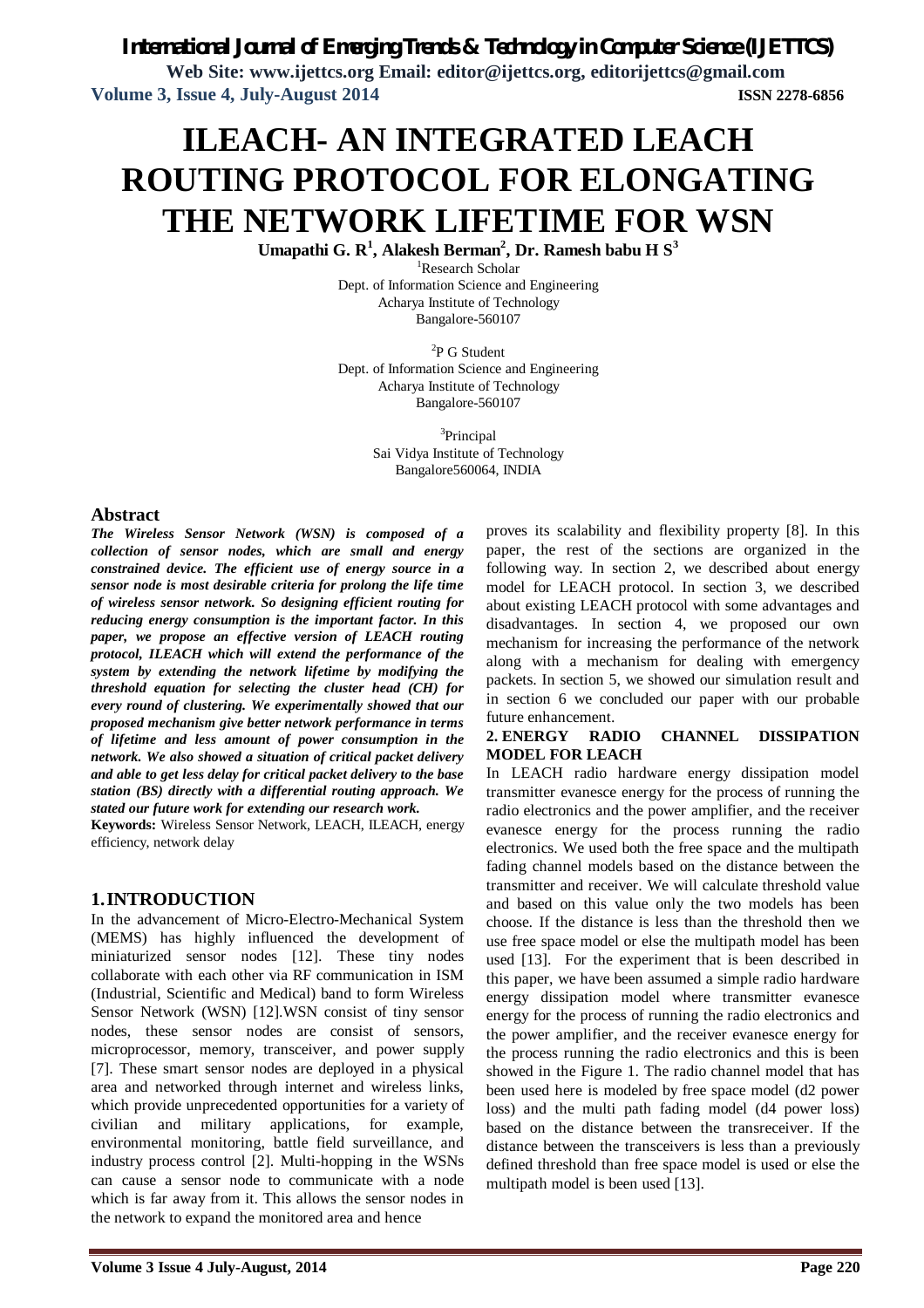

**Fig. 1** A Simple Radio Channel Dispersion Model

In our simulation work it is been assumed that all nodes have enough power to reach the BS if it is required. This algorithm also assumes that node would send data periodic manner. In the simulation process, in each election round of CH all the nodes have the same amount of energy capacity which is based on the assumption of the algorithm and CH is been choose efficiently.

### **3.LOW-ENERGY DAPTIVE CLUSTERING HIERARCHY PROTOCOL**

Low-Energy Adaptive Clustering Hierarchy (LEACH) is a clustering based protocol that uses a randomized rotation of local cluster BS [8]. LEACH is one of the most popular distributed cluster-based routing protocols in WSNs [11]. LEACH is the first and most popular energy efficient hierarchical clustering protocol for WSNs that was proposed for reducing power consumption and also to increase the lifetime of the network [2, 7]. In order to extend the lifetime of the whole sensor network, energy load must be evenly distributed among all sensor nodes, so that energy at a single sensor node or a small set of sensor nodes will not be drained out very soon [11]. In every cluster one of the sensor node acts as CH and remaining sensor nodes as member nodes of that cluster. Only CH can directly communicate to sink and member nodes use CH as intermediate router in case of communication to sink [10]. CH collects the data from all the nodes, aggregate the data and route compressed information to sink. Because of these additional responsibilities CH dissipates more energy and if it remains CH permanently it will die quickly as happened in case of static clustering. LEACH tackles this problem by randomized rotation of CH to save the battery of individual node. In this way LEACH maximizes life time of network and also reduces the energy dissipation by compressing the data before transmitting to CH [7]. Leach is completely distributed which requires the global knowledge about the network.

The Leach operation is classified into different rounds and each of these rounds having mainly two phases and these are called [2, 7, 9],

### **a)Setup phase**

- For the process of organizing the whole network into different clusters
- Advertisements of the CHs to its different individual cluster members
- Transmission of the schedule that has been created during the setup phase

### **b) Steady state phase**

• The process of data aggregation within the different clusters of the network

- Compression of the sensed information that is being sensed by the sensor node into its different CH within the cluster only
- Transmission of the compressed data to the sink via different CHs

During the process of setup, each sensor node would choose a constant number between 0 and 1. After this, a threshold value for each node is been calculated with the help of equation (5). After this, a comparison is been carried out between threshold and the constant and if the constant is less than the threshold  $T(n)$ , the sensor node is a CH. T (n) is been calculated as follows,

$$
T(n) = \frac{P}{1 - P \times \left(r \mod \frac{1}{p}\right)} \text{ if } n \in G
$$
\n<sup>(5)</sup>

 $T(n)=0$  Other wise Where, P is the aspired percentage to become a CH, r is the current round, and G is the set of nodes that have not being preferred as a CH in the last 1/P rounds.

# **4.PROPOSED IMPROVEMENT OF LEACH** In this section we discussed about the changes we had

done to our proposed work so that we able to get better performance results compared to existing system. We added some extra features in the LEACH routing protocol for comparing our proposed model with the existing model in an efficient way. We have considered an added factor called delay in propagating information in the network for the emergency packets. In LEACH routing protocol due to aggregation process, packet which has to transmit to the BS immediately after the sensing process has to wait until the fusion process completed and due to this fusion process in CH, a serious damage in the network may happen which have been deployed for very sensitive work like battle-field and patient monitoring area. In ILEACH we have added delay aware routing scenario for propagating emergency information directly to the BS without aggregation process in the CH. We differentiated normal packet with emergency packets as PRIORITIZED and NON PRIORITIZED packets. We have made the routing scenario i.e. from sensor nodes to their respective CHs as per TDMA mechanism that has been used within the clusters for sending information from sensor nodes to CHs in both LEACH and ILEACH. We have added a radio model in both LEACH and ILEACH for calculating and updating with the energy dissipation value for the nodes in the network with respect to sending and receiving of information by the nodes. The changes done in LEACH routing protocol for making compatible with ILEACH are as follows,

- **a.PRIORITY ALGORITHMS:** Additional algorithm for sending PRIORITIZED packet (emergency packets) form sensor nodes to the BS through CH without aggregation process.
	- For this we have made a packet PRIORITIZED by the process of choosing a packet with a value which should return ZERO (0) when a MOD operation is done on the value of the packet by 10.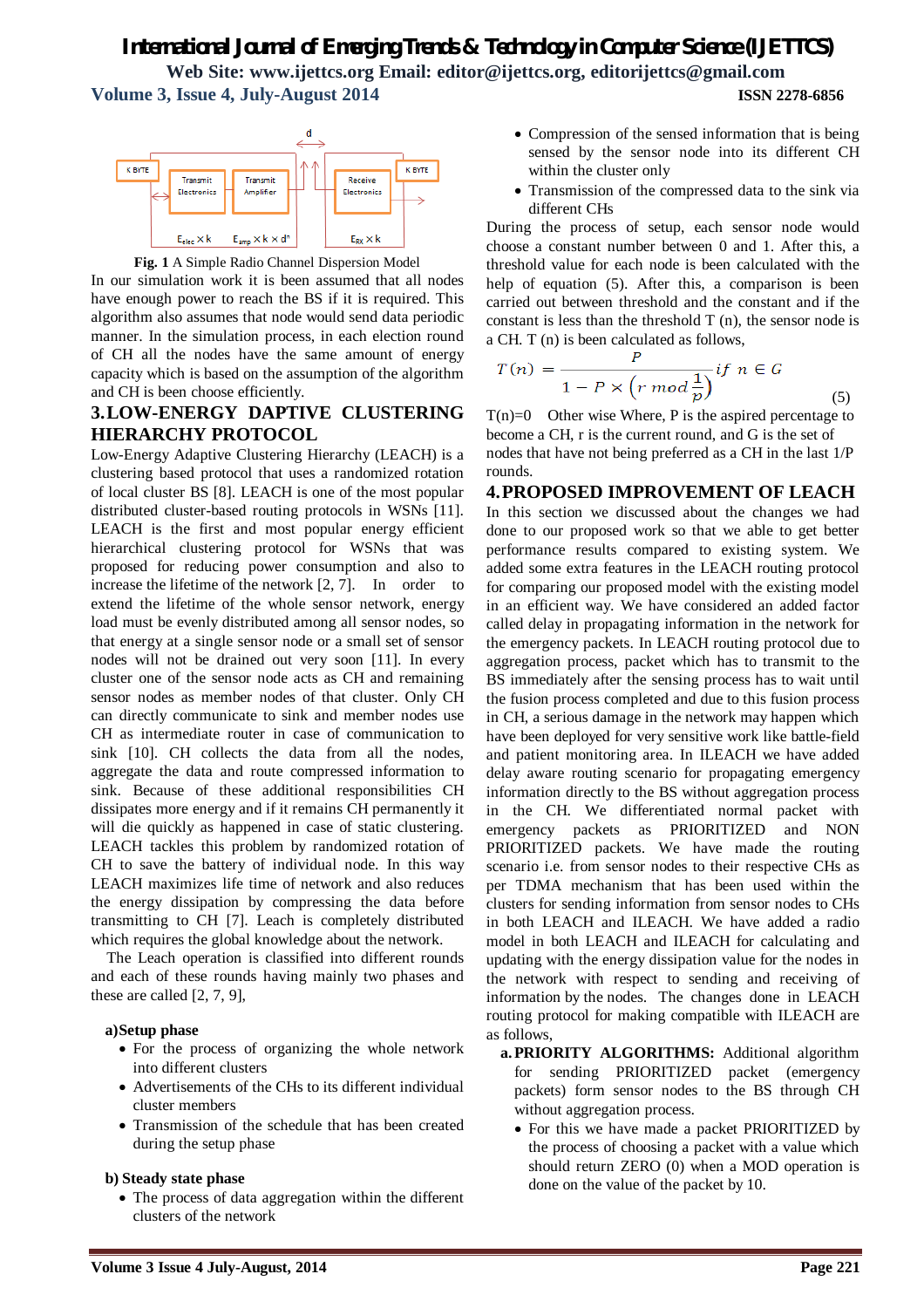- After this packet is being sent to the BS without aggregation.
- For aggregation process in LEACH we made a condition that two normal packet (NON-PRIORITIZED) packet should be received in the CH, if not wait for receiving other packet in the CH.

**b. TDMA ALGORITHM:** Additional algorithm for making the routing within the clusters, based on TDMA slots allocated by the CHs.

**c. RANDOM FUNCTION:** For calculating the energy dissipation of normal sensor nodes and CH nodes for transmission and reception of sensed information, we have used a random function. For normal sensor nodes we have found a random number between 1 and 3 and this is been deducted from the energy of the node it having before sending the sensed information to its destination. The same have been applied for CH nodes also but random number has been choose between 3 and 6.

**d. ENERGY MODEL:** We have added a radio energy model for the Tx (transmitter) and Rx (receiver) of the sensor nodes for calculating the energy dissipation for the node while sending of information to other nodes and receiving information from the other nodes, it will be helpful for calculating the remaining energy of the node and also calculating the remaining energy of the network after the simulation process got over. This energy model has been described in above section very clearly. It is been added in ILEACH also for better performance. The equation used for energy model for both Tx and Rx are as follows,

$$
E_{tx}(\mathbf{k}, \mathbf{d}) = \begin{cases} E_{elc} \times \mathbf{k} + E_f \times \mathbf{k} \times d^4 \text{if } \mathbf{d} \ge d_0 \\ E_{elc} \times \mathbf{k} + E_f \times \mathbf{k} \times d^2 \text{if } \mathbf{d} < d_0 \end{cases} (2)
$$
\n
$$
d_{\mathbf{Q}} = \sqrt{\frac{E_f}{E_m}}
$$
\n(3)

Where, E<sub>elc</sub> is the energy dissipates in transmitting and receiving data for a sensor nodes and  $E_f$  and Em are the energy dissipates in amplifying process.  $E_f$  for free space radio model and  $E_m$  is multipath fading model. These are chosen based on the distance between nodes, d is the distance factor and  $d_0$  is the threshold value calculated by the node based on equation 3.  $E_{rx}$  is calculated by the following equation,

$$
E_{rx}(k) = E_{elc} \times k \tag{4}
$$

We have added RANDOM FUNCTION and ENERGY MODEL algorithms alternatively and check the results of using both in an alternative manner. The results of this have been shown in further section.

### **4.1 Integrated Low Energy Adaptive Clustering Hierarchy protocol (ILEACH)**

From previous study that had been done on LEACH protocol we are able to conclude that, it rotates in each round in a random fashion based on a threshold value and by doing this it would able to improve the performance of the network and hence life time of the network get increased and also able to save the energy of the sensor nodes which had been deployed in the network, but we also

got to know that in LEACH, a problem occurs when we unable to select a CH due to low energy of the sensor nodes. This is because of randomized selection of CHs without taking the account of energy value of the choose CH nodes. This situation may lead to effect the sensor network scenario, because sensor network having a major concern about energy efficiency of the network. In the proposed ILEACH protocol, the sensor nodes would organize themselves into different clusters and each cluster would have a local BS which would work as a CH in the cluster and which would be only responsible for the routing of aggregated information to the BS or any other nodes in the network. The proposed mechanism uses same processes to choose cluster members and data transmission as the conventional LEACH protocol in the wireless sensor network environment. We have calculated a new Threshold Equation  $[T(n)v]$  for each node so that the problem occurs in LEACH routing can be minimized in a better way. This can be done in the following way,

$$
T_{(n)v} = \frac{P_v}{1 - P_v \times mod(r \mod \frac{1}{P_v})}
$$
 (5)

The value of Pv can be calculated in the following way,

$$
P_v = \frac{P_c \times n \times (i_{node} \times E_n)}{E_i \times E_v}
$$
 (6)

Where,  $P_c$  is the initial chosen probability, n represents to the no of nodes, i represents to the individual node,  $E_n$  is the energy of the network,  $E_i$  is the initial energy of the node and  $E_v$  is the new calculated initial energy level of every node for each round which has been calculated with the help of initial energy level of the nodes instead of using remaining energy level of the nodes as an energy level ofnodes for each round. This can be calculated as follows,

$$
E_v = E_i \times \left(\frac{1 - \frac{t t_{round}}{R_m}}{n}\right) \tag{7}
$$

Where,  $E_i$  is the initial energy of the node, tt<sub>round</sub> is current combination of setup phase and steady state phase,  $R_m$  is the maximum no of round comprised of data sensing and transmission to the sink node. After all these calculation for finding the new threshold equation  $[T(n)_v]$  for each node for finding the CHs for each round of setup and steady phase, the rest of the procedure i.e. sending of information from the sensor nodes to their respective CHs at their allocated TDMA slots, aggregation process at the CHs and sending of aggregated information to the BS with the help of CSMA algorithm for avoiding collision in the network are same as the LEACH routing protocol. The changes done in ILEACH routing protocol along with above alternation in the threshold equation for better CH choosing in the clustering process for making compatible with LEACH are as follows,

- a. PRIORITY ALGORITHM is same as described before in LEACH modification.
- b. TDMA ALGORITHM is same as described before in LEACH modification.

We have added the random algorithm (RANDOM FUNCTION)for calculating energy dissipation of normal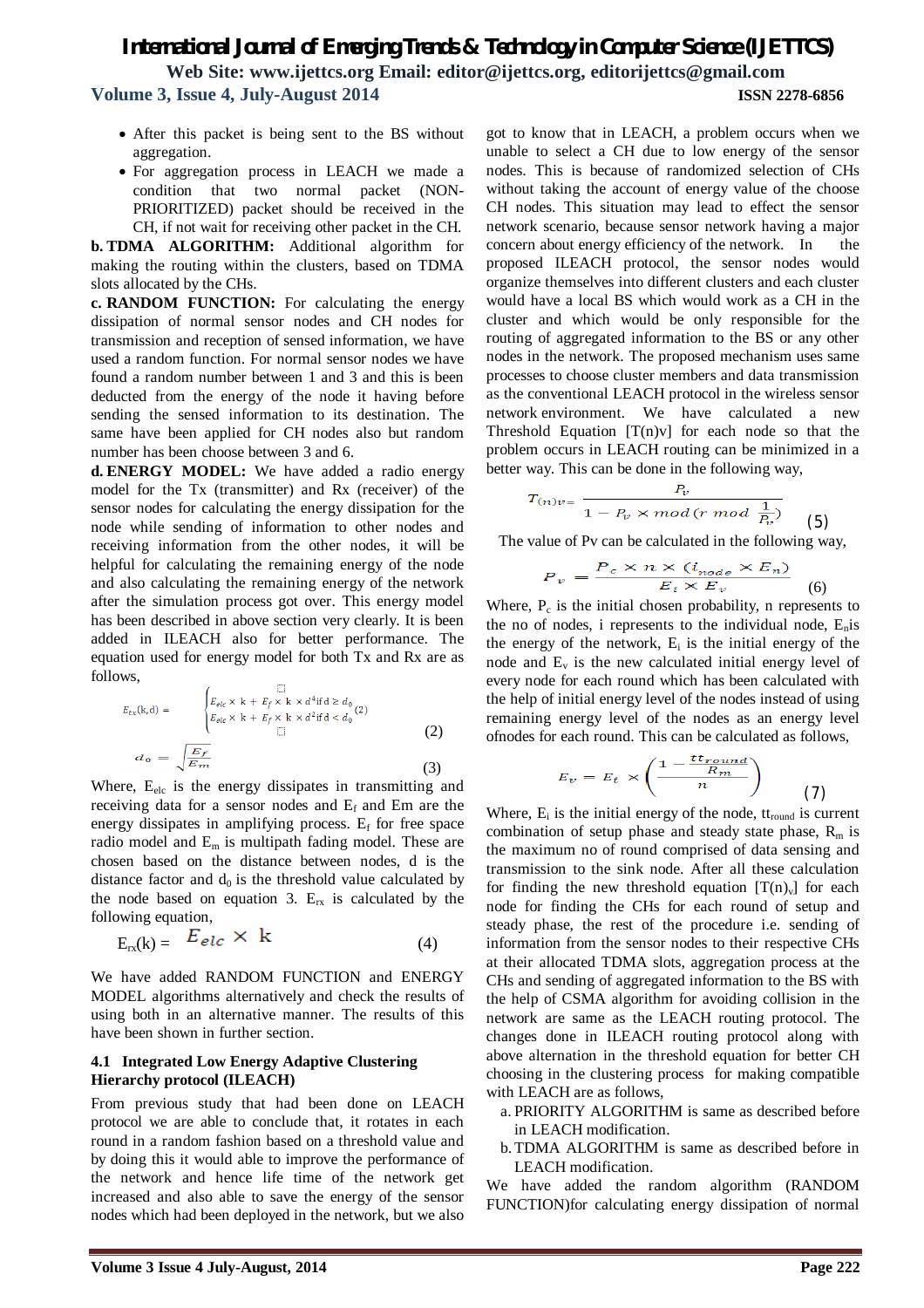sensor nodes and CH nodes that had been described before in this section. We have also added a radio energy model (ENERGY MODEL) for the Tx (transmitter) and Rx (receiver) of the sensor nodes for calculating the energy dissipation of the node while sending of information to other nodes and receiving information from the other nodes so that it will be helpful for calculate the remaining energy of the node and also calculate the remaining energy of the network when the simulation process ends. The equations been used for this is been explained before in this section. We are also checking the result if we add these two methods for calculating the dissipated energy of the nodes in an alternative way. The result has been shown in further section.

## **5.SIMULATION RESULTS**

In this section, we want to present how our new protocol performance goes increased compared to conventional LEACH routing protocol under some system simulation parameters and how we are able to get higher life time compared to the original LEACH protocol. We did our simulation in NS2 simulation tool for showing our simulation result. We have created a homogeneous wireless sensor network scenario and we randomly deployed 80 sensor nodes in the simulation area. We have took the dimension of the topology area is 900 X 900 m<sup>2</sup>. We have set range for every node is to 40 m. we have set max queue for every node to 40. We did our simulation for 100 mSec. We have set initial energy for every node to 20 KJ. The BS position is also set to random i.e. we did not set any fixed dimension to the BS. The BS color is set to black. In every round the colors for every cluster would get change, for this we had defined 7 colors. The system parameters we have used in our simulation are summarized in Table 1 and the simulation results are shown in the Figure 2, Figure 3,

| <b>NOTATION</b> | <b>VALUE</b> |
|-----------------|--------------|
| N               | 80           |
| $x * y m2$      | 900 * 900    |
| $(x, y)$ m      | Random       |
| <b>Rm</b>       | 15           |
| P <sub>c</sub>  | 0.2          |
| E.              | 20 KJ        |
| <b>Tsim</b>     | 40 Sec       |
| Olen            | 40           |
| Crnag           | 40 m         |
|                 |              |
| Eeld            | 0.3J         |
| $E_{\rm{m}}$    | 0.4J         |
|                 |              |
| ĸ               | 500 bits     |
|                 |              |

**Table1.** System parameters used in simulation experiment In this section, we also evaluate the performance the proposed routing protocol with the conventional LEACH routing protocol. We are evaluating the lifetime of the network by considering two terms that are FND (first node die) and HND (half of nodes die). We have successfully implemented our proposed protocol and it is showing better performance compared to conventional LEACH protocol in terms of better lifetime of the network. The result of this simulation is shown in the Figure 2 and

Figure 3 by plotting no of round values (no of rounds) in Y-axis and in the Y-axis we have shown LEACH and ILEACH as bar graph. We got these two graphs by applying RANDOM FUNCTION algorithm as an energy dissipation process for the sensor nodes and CH nodes in the network.



**Fig. 2** Lifetime Comparison in terms of FND



**Fig. 3** Lifetime Comparison in terms of HND

In this section, we have also evaluate the performance the proposed routing protocol with the conventional LEACH routing protocol by taking ENERGY MODEL into the account for calculating the energy dissipation of the sensor nodes and CH nodes. We have also considered FND and HND for this evaluation. We have successfully got our expected results in this evaluation i.e. better performance in ILEACH protocol compared to conventional LEACH protocol in terms of better lifetime of the network. The result of this simulation is shown in the Figure 4 and Figure 5 by plotting no of round values (no of rounds) in Y-axis and in the Y-axis we have shown LEACH and ILEACH as bar graph.



**Fig. 5** Lifetime Comparison in terms of HND

From the above figures 2,3 and figures 4,5 we have successfully shown that we got our better performance evaluation in ILAECH protocol in compared to conventional routing protocol. We have also seen that if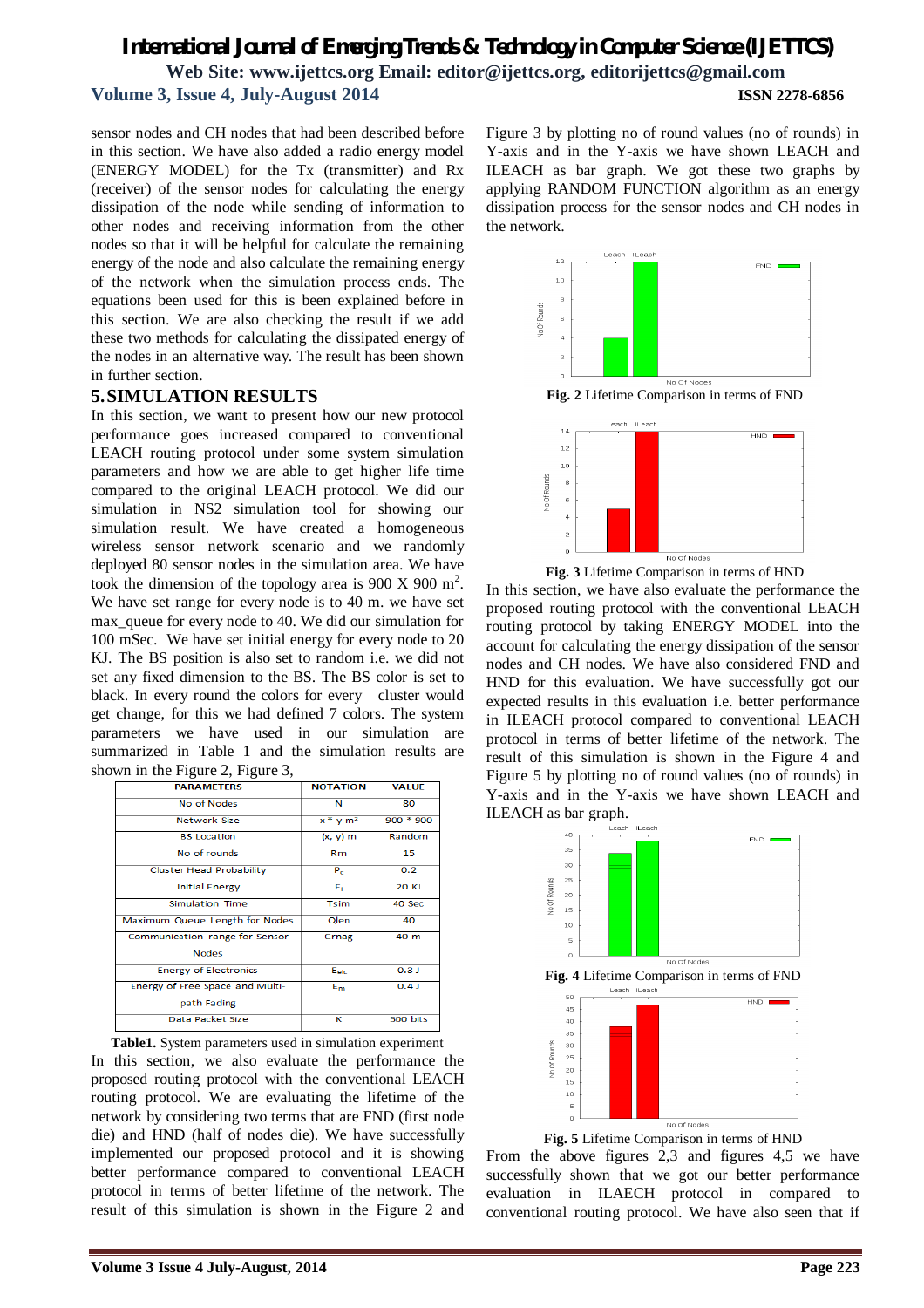we go for ENERGY MODEL, we able to get more no of rounds in LEACH and ILEACH routing protocol as compared to if we go for RANDOM FUNCTION. It is clearly shown that if we go for ENERGY MODEL we able to get rounds in the range of 30 to 50 but, if we go for RANDOM FUNCTION we able get rounds in the range of4 to 12. In this section we have also evaluated the propagation delay i.e. receiving of emergency (PROITARIZED) packets to the BS with respect to normal (NON PROITARIZED) packets, so that we can say that with this additional feature in the algorithm we can able to get less propagation delay in sending emergency packets. We have added these additional features in both LEACH routing protocol and ILEACH routing protocol and therefore we are showing delay graph for both LEACH and ILEACH routing protocol with respect to NON PRIORITIZED packets and PROITARIZED packets in the Figure 6 and Figure 7.. We have calculated the delay in mSec (Millisecond). We have plotted two graphs for showing this result and for this we have taken delay values (delay) into Y-axis and no of rounds values in X-axis.



**Fig. 6** NON PRIORITIZED Packet Delay in LEACH and ILEACH routing protocol



**Fig. 7** PRIORITIZED Packet Delay in LEACH and ILEACH routing protocol

In this section, we also have evaluated total remaining energy of the network for both LEACH and ILEACH routing protocol. We are getting greater remaining energy in ILEACHin compared to LEACH routing protocol. We expressed the total remaining of the network in Joules (J). We have plotted a graph for showing this result in the Figure 8.



**Fig. 8** Total Remaining Energy of network for LEACH and ILEACH routing protocol

# **6.CONCLUSION AND FUTURE ENHANCEMENT**

In Wireless Sensor Network the purpose of developing energy efficient routing protocol is for only getting the highest performance from the network. Among many of the energy efficient routing protocols clustered routing is one of the best suited for this type of network for prolonging life time of the network. As though LEACH routing protocol is one of the best routing protocol in this clustering section, but in this protocol the problem would arise when the battery power of the CH goes very low as it could not able to send information to the BS. In this paper, we proposed a new version of LEACH routing protocol called ILEACH and we compared this with the conventional LEACH. By doing this comparison we found ILEACH having greater performance (network lifetime) with respect to two factors FND and HND respectively. We also showed a comparison between two models that are ENERGY MODEL and RANDOM FUNCTION and we got a greater performance if we add ENERGY MODEL as an energy dissipation model. We also showed that we able to get maximum number of remaining energy of the network at the end of simulation process in ILEACH compared to LEACH We also work on network delay factor i.e. on delivery of message to BS as quickly as possible. We are specifying this work for time critical packet of information. We showed that as compared to NON PRIORITIZED packets we got less delay in case of PRIORITIZED packet compared to NON PRIORITIZED packet. As a future enhancement we would like to change the CH selection function so that we able to get much better performance in the battery life time of the sensor nodes. We also would like to work on better routing of emergency packets in case of critical situation of the sensor network which is been deployed for most of the critical scenario.

### **REFERENCES**

- [1.] QiaoXuegong and Chenyan "A Control Algorithm Based on Double CH for Heterogeneous Wireless Sensor Network" in 2nd International Conference on Industrial and Information Systems, Vol.1, 2010, pp. 541-544.
- [2.] Shio Kumar Singh, M P singh D K singh, "A Survey" of Energy-Efficient Hierarchical Cluster-Based Routing in Wireless Sensor Networks" in Int. J. of Advanced Networking and Applications, Vol. 02, Issue 02, 2010, pp. 570-580.
- [3.] Naveen Kumar, JasbirKaur, "Improved LEACH Protocol for Wireless Sensor Networks." in Proceedings of 7th International Conference on Wireless Communications Networking and Mobile Computing, Wuhan, China, 2011.
- [4.] Rupesh Mehta, AbhishekPandey, Pratik Kapadia, "Reforming Clusters Using C-LEACH in Wireless
- [5.] JiaXu,Ning Jin, XizhongLou, TingPeng,QianZhou, Yanmin Chen "Improvement of LEACH protocol for WSN" 2012 IEEE.